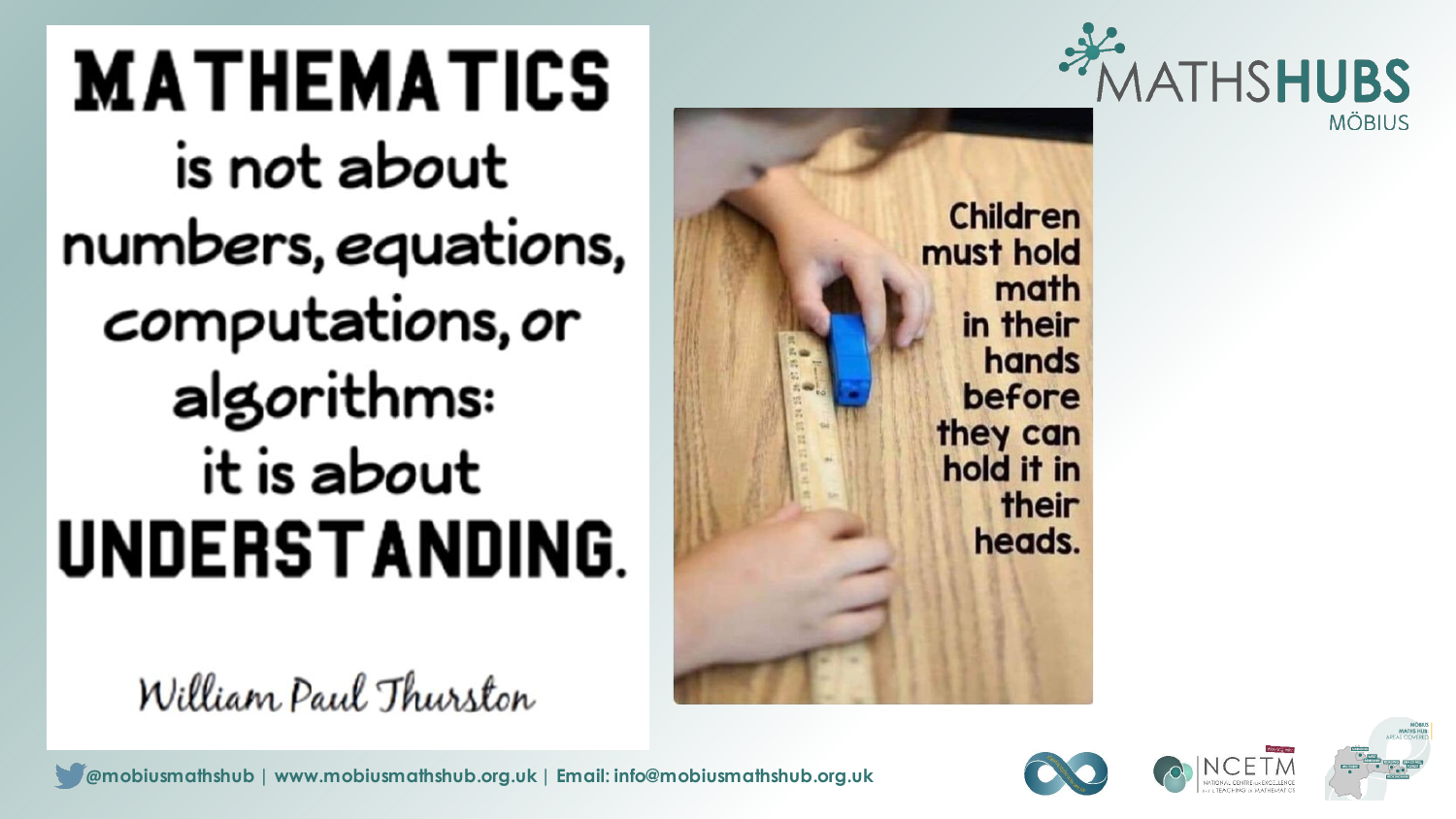

#### Aims for tonight

- Help you better understand our aim and approach to teaching maths so you can better support your children
- See some of the methods in action for calculation

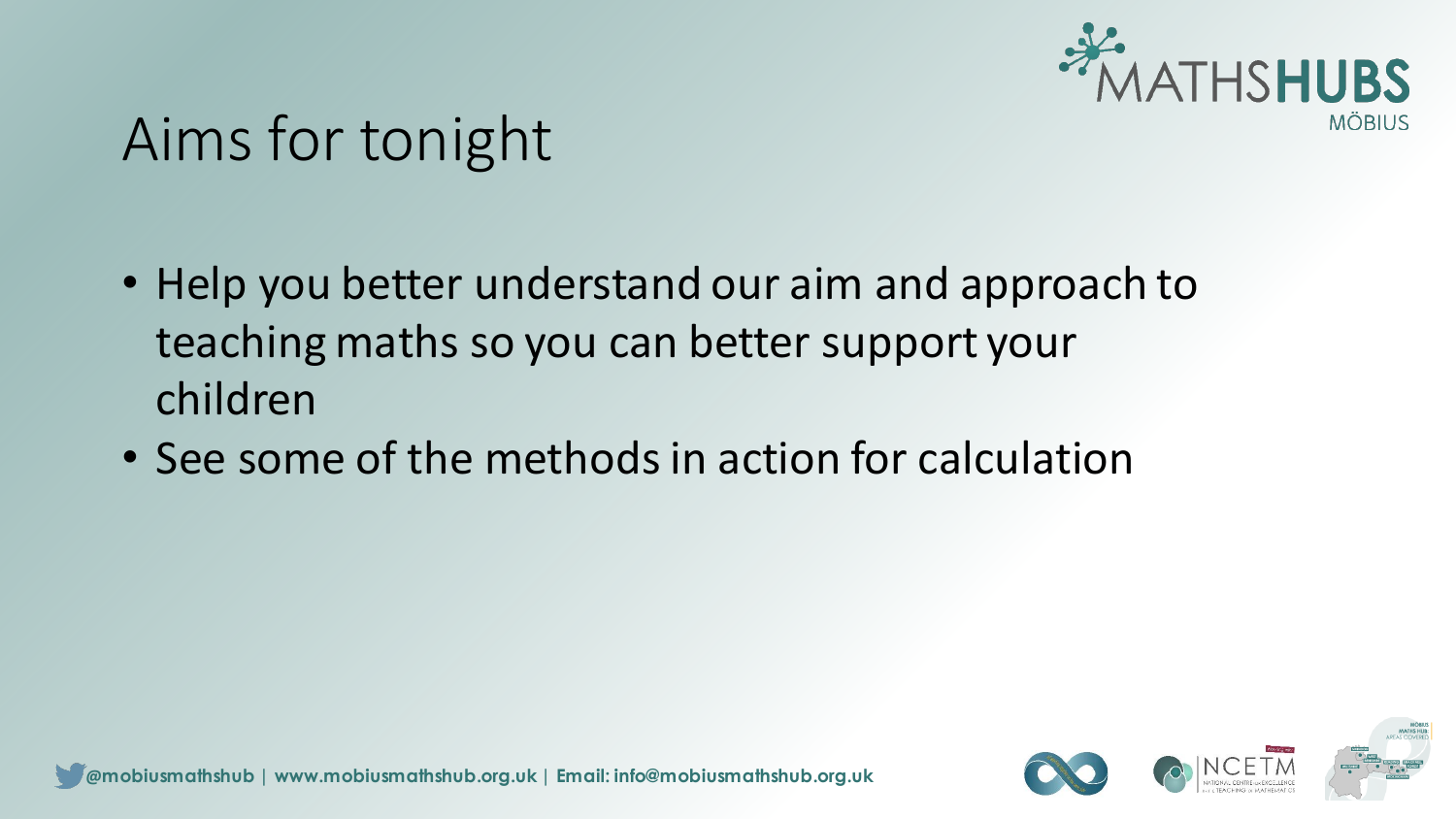

• What do you think?



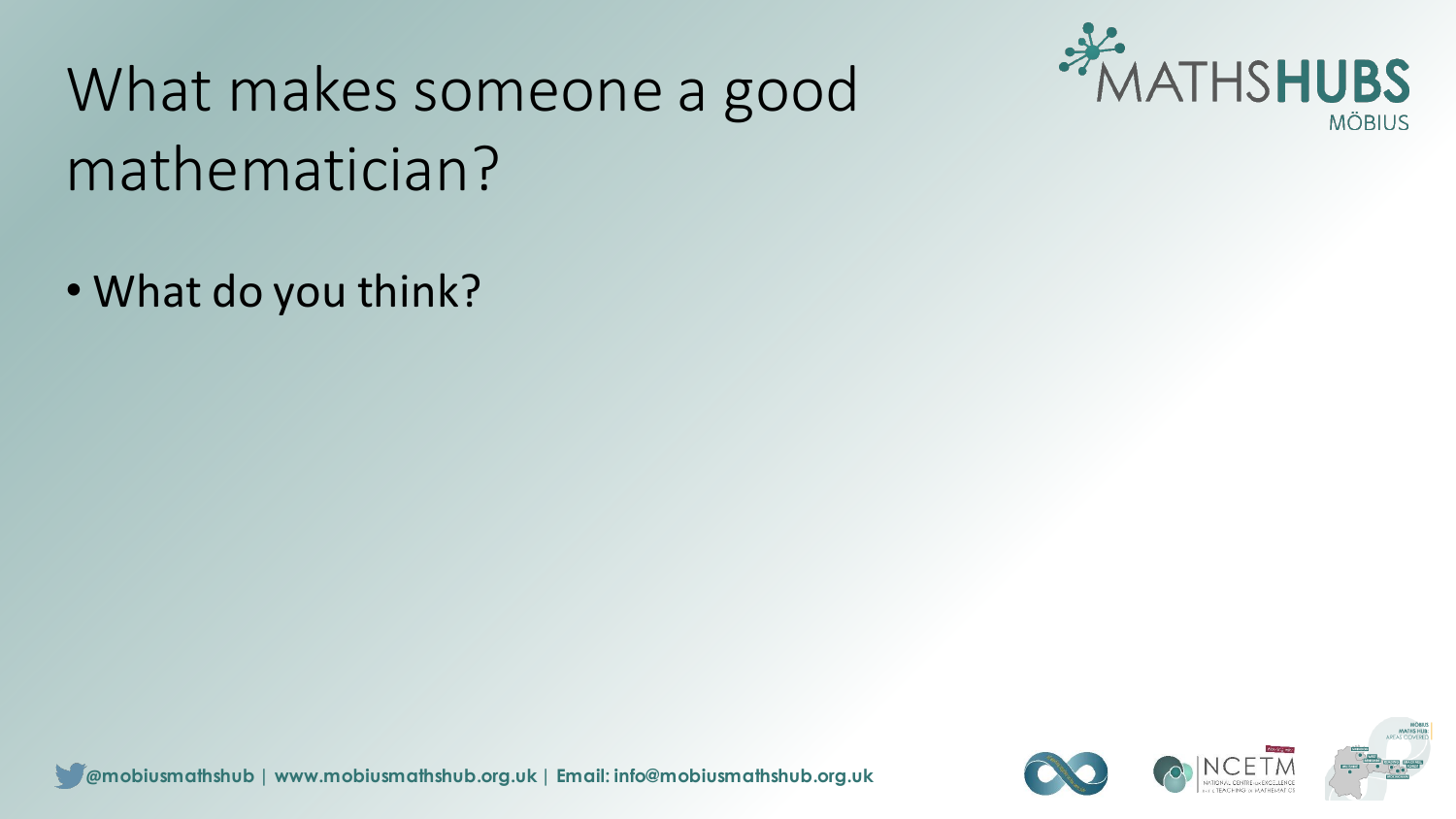#### What are the characteristics of a child who is good at maths?



From the early stages onwards, children and young people should experience success in mathematics and develop the confidence to:

- take risks
- ask questions and explore alternative solutions without fear of being wrong
- enjoy exploring and applying mathematical concepts to understand and solve problems
- explain their thinking and presenting their solutions to others in a variety of ways
- reason logically and creatively through discussion of mathematical ideas and concepts
- become fluent, flexible thinkers able to see and make connections

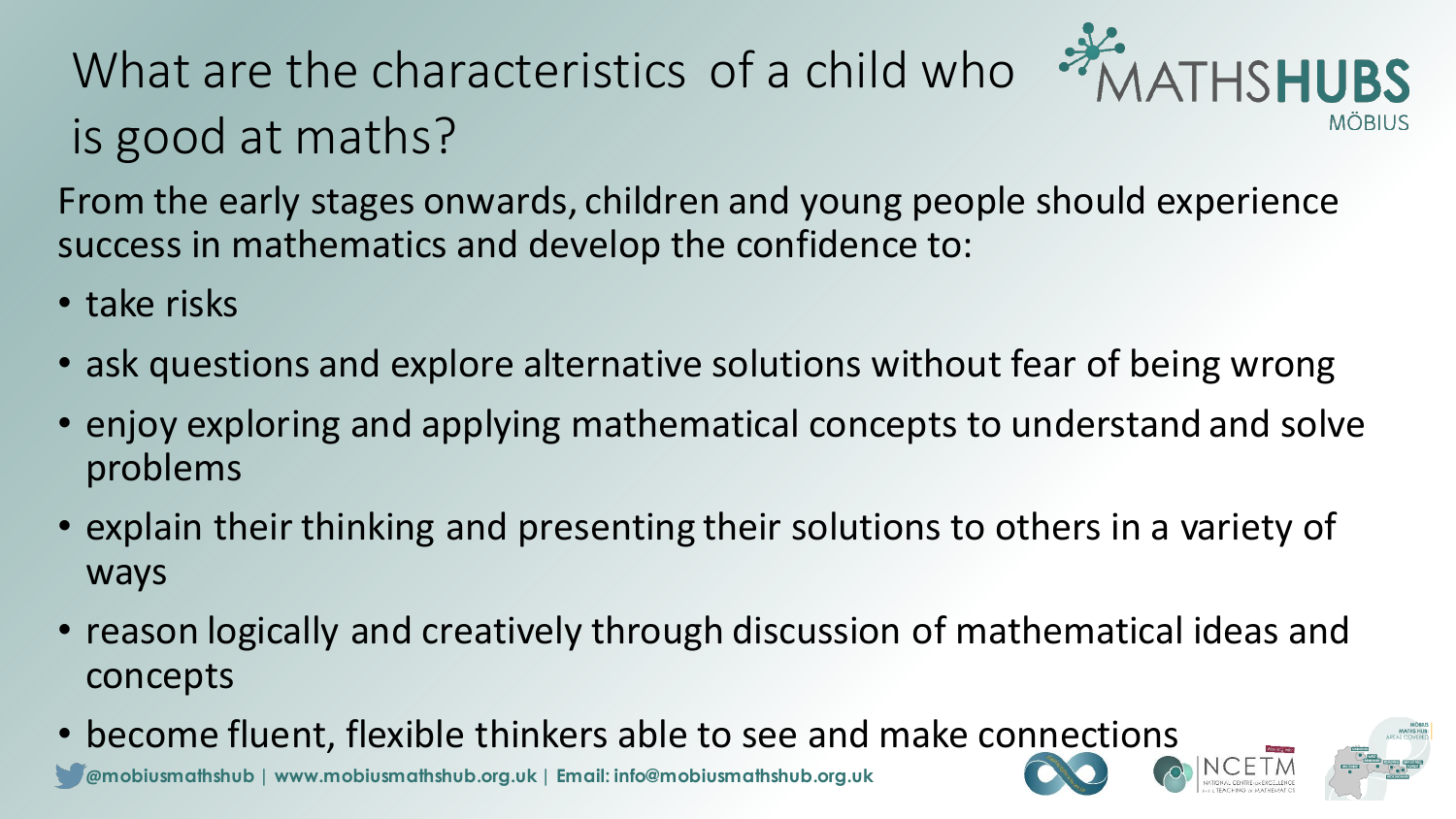



#### **Mathematicians**

- Make mistakes and use them to learn new things
- Are organised and systematic
- Describe, explain and discuss their work
- Keep going when it is difficult
- Look for patterns and connections
- Have imaginative ideas
- Ask questions

#### **Together we can be mathematicians**

Leone Burton, quoted in School Mathematics as a Special Kind of Mathematics: Watson (2008)





**@mobiusmathshub | www.mobiusmathshub.org.uk | Email: info@mobiusmathshub.org.uk**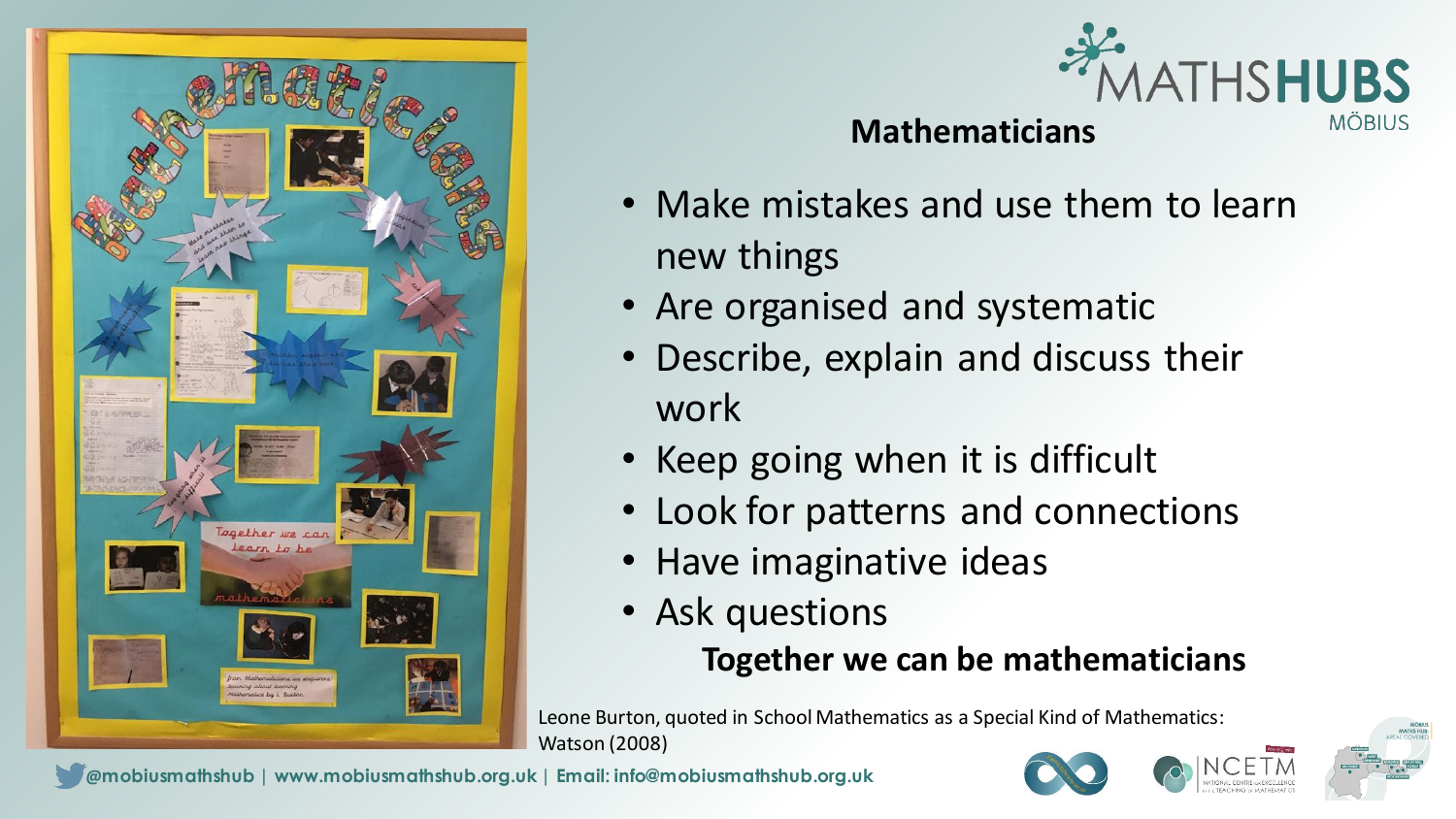# National Curriculum - Aims



#### **Purpose of study (page 3)**

Mathematics is a creative and highly inter-connected discipline that has been developed over centuries, providing the solution to some of history's most intriguing problems. It is **essential** to everyday life, critical to science, technology and engineering, and **necessary** for financial literacy and most forms of employment. A high-quality mathematics education therefore provides a foundation for understanding the world, the ability to reason mathematically, **an appreciation of the beauty and power of mathematics, and a sense of enjoyment and curiosity about the subject.**



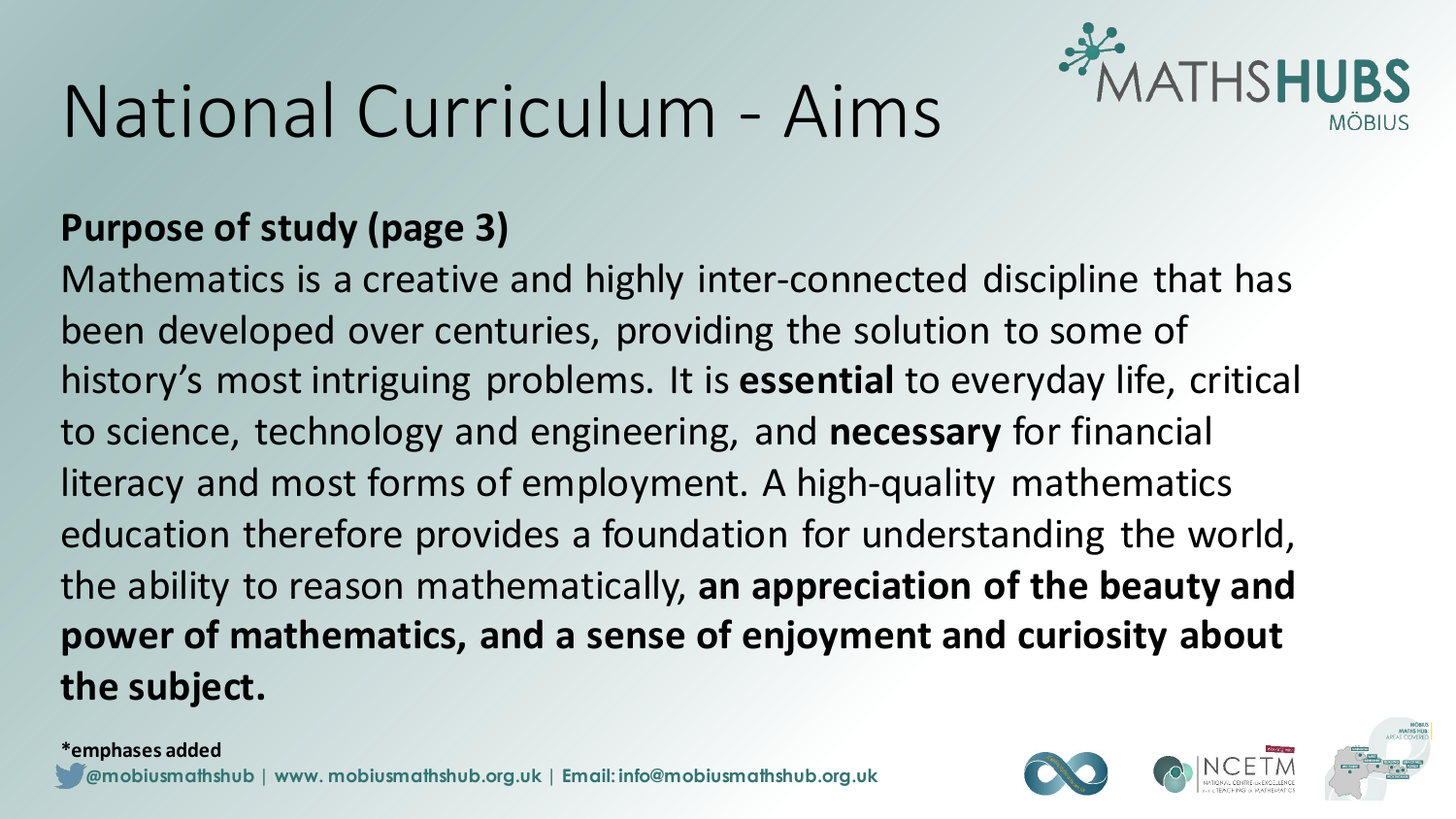# MATHSHUBS

# National Curriculum - Aims

**Aims (page 3)**

The national curriculum for mathematics aims to ensure that all pupils:

- become **fluent** in the fundamentals of mathematics, including through varied and frequent practice with increasingly complex problems over time, so that pupils develop conceptual understanding and the ability to recall and apply knowledge rapidly and accurately
- **reason mathematically** by following a line of enquiry, conjecturing relationships and generalisations, and developing an argument, justification or proof using mathematical language
- can **solve problems** by applying their mathematics to a variety of routine and non-routine problems with increasing sophistication, including breaking down problems into a series of simpler steps and persevering in seeking solutions

**@mobiusmathshub | www. mobiusmathshub.org.uk | Email: info@mobiusmathshub.org.uk**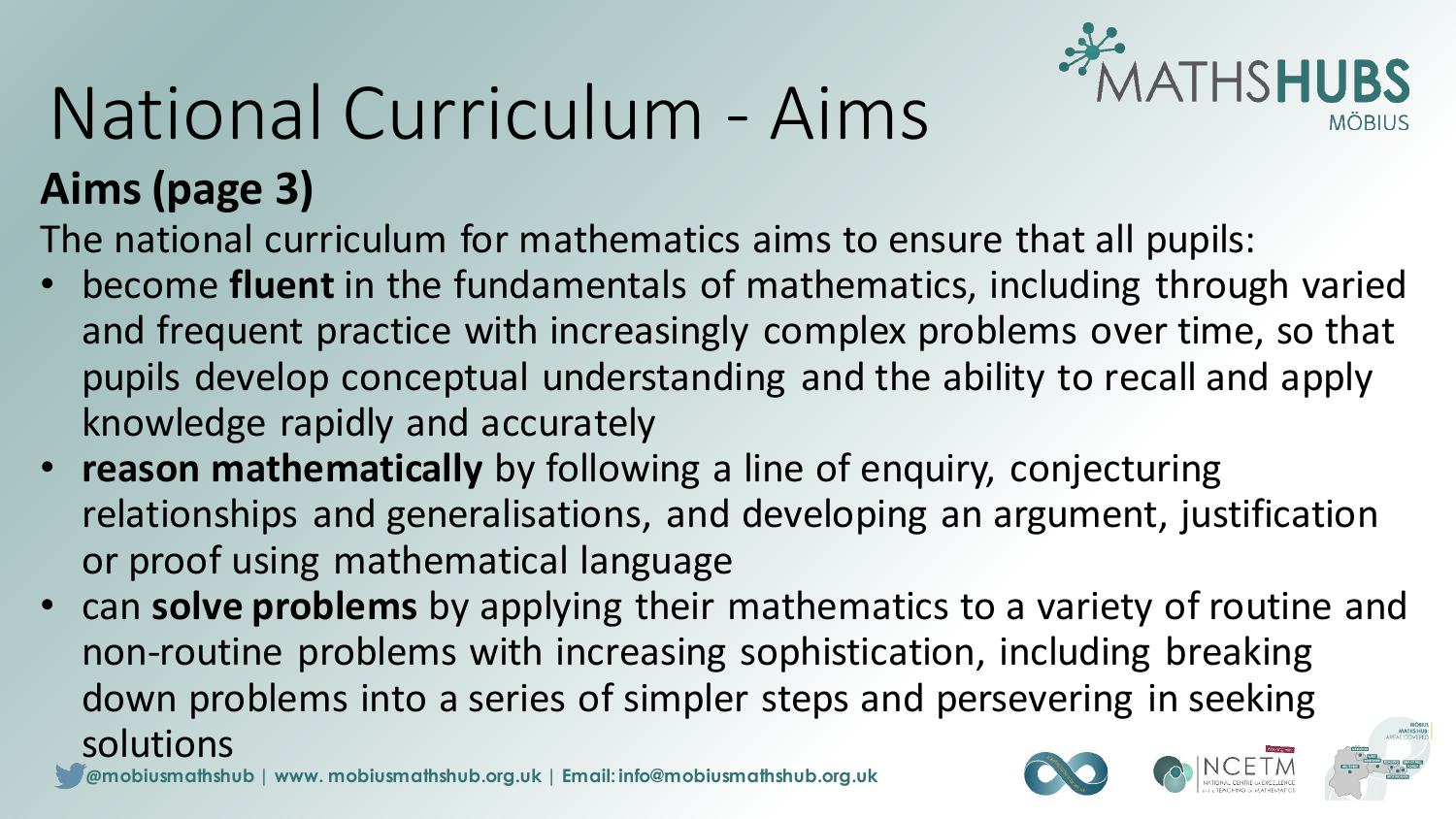

#### What does it mean to master something?

- •I know how to do it
- •It becomes automatic and I don't need to think about itfor example driving a car
- •I'm really good at doing it painting a room, or a picture
- •I can show someone else how to do it

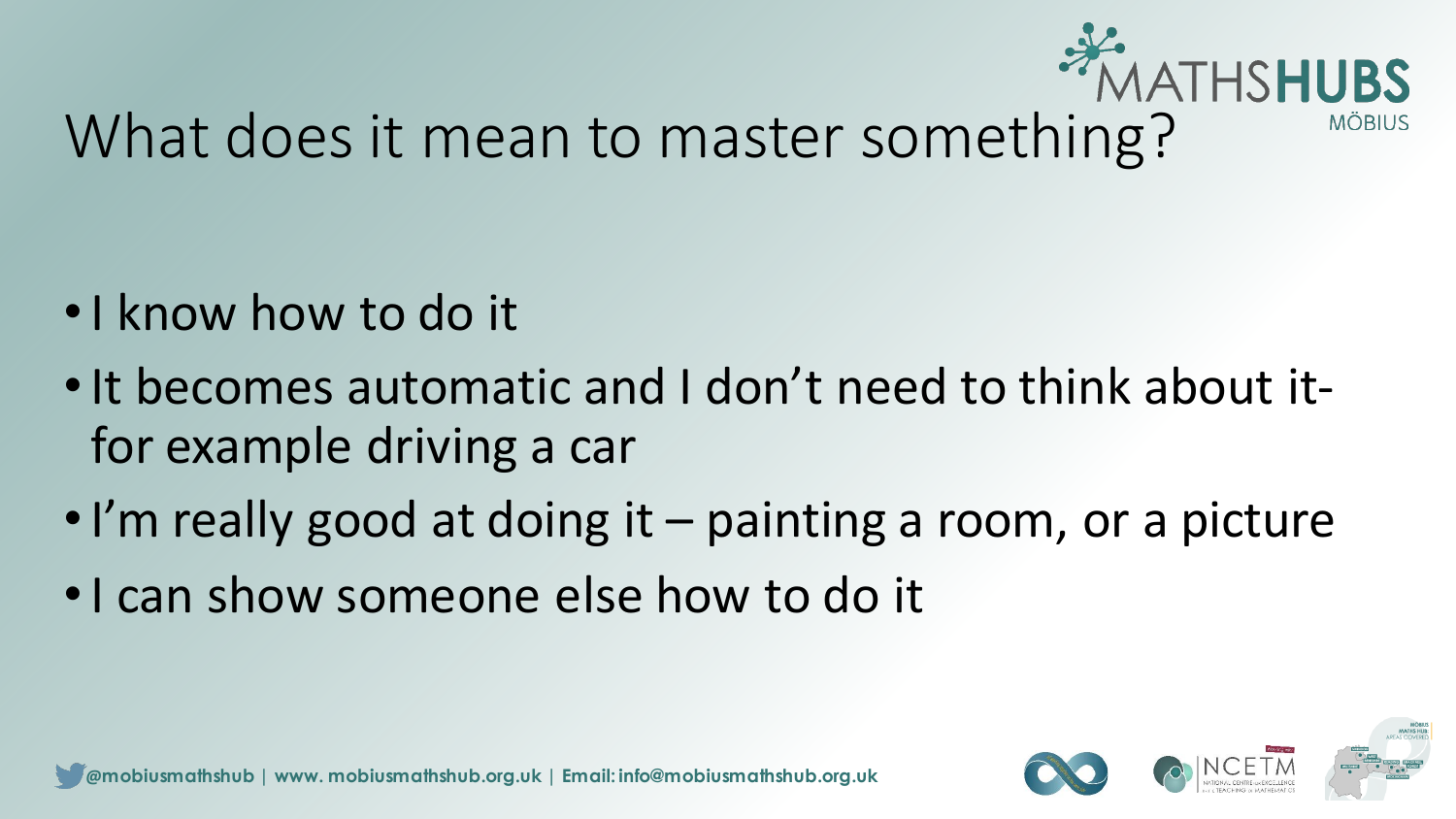A pupil really understands a mathematical concept, idea or technique if he or she can:

**VIÖBIUS** 

- describe it in his or her own words;
- represent it in a variety of ways (e.g. using concrete materials, pictures and symbols – the CPA approach)
- explain it to someone else
- make up his or her own examples (and non-examples) of it
- see connections between it and other facts or ideas
- recognise it in new situations and contexts
- make use of it in various ways, including in new situations

**@mobiusmathshub | www.mobiusmathshub.org.uk | Email: info@mobiusmathshub.org.uk** NCETM Primary Assessment Materials, 2015 https://www.ncetm.org.uk/classroom-resources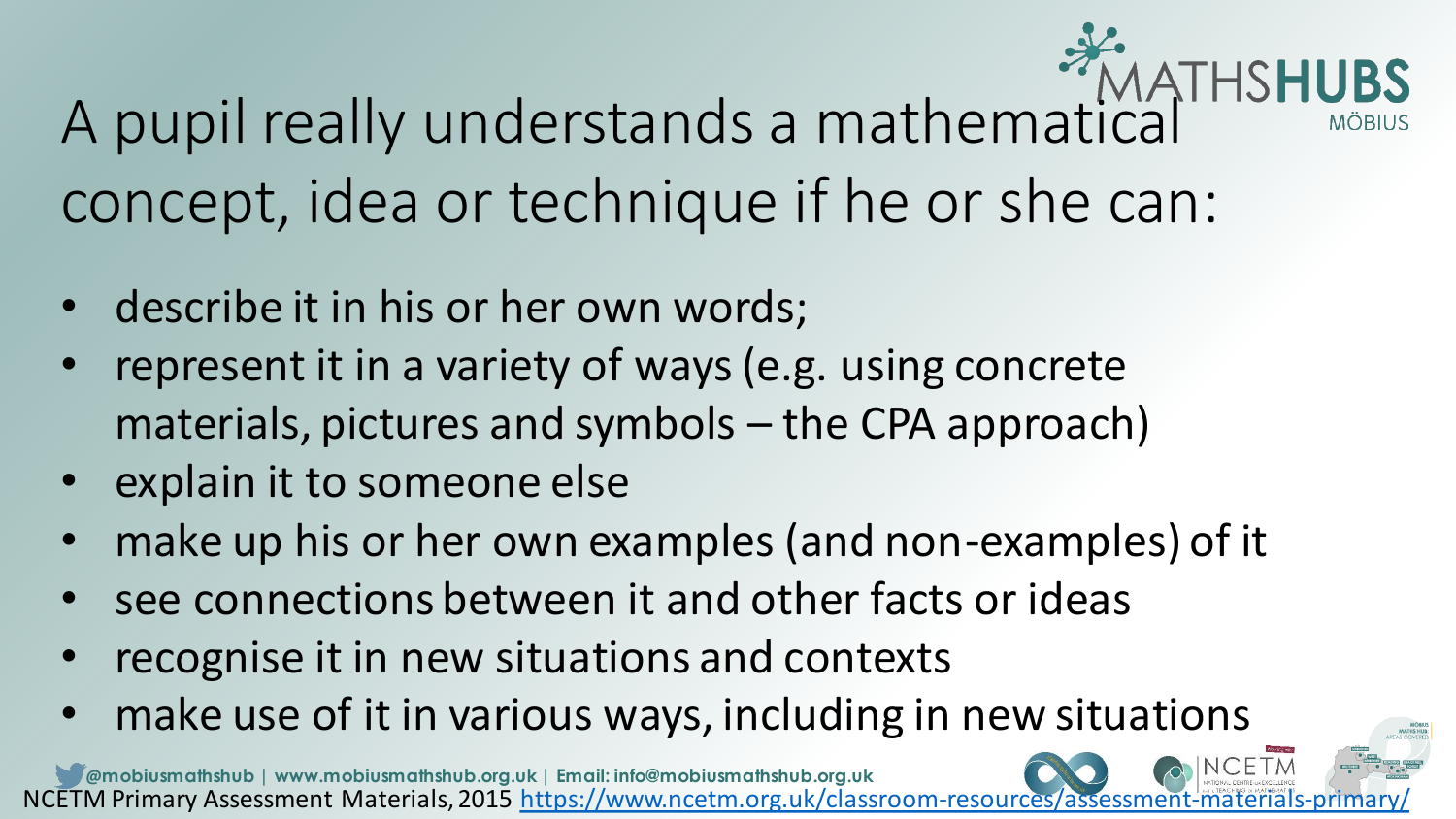## Making Connections





Understanding Mathematics in the Lower Primary Years – Haylock & Cockburn (2003)

**@mobiusmathshub | www.mobiusmathshub.org.uk | Email: info@mobiusmathshub.org.uk**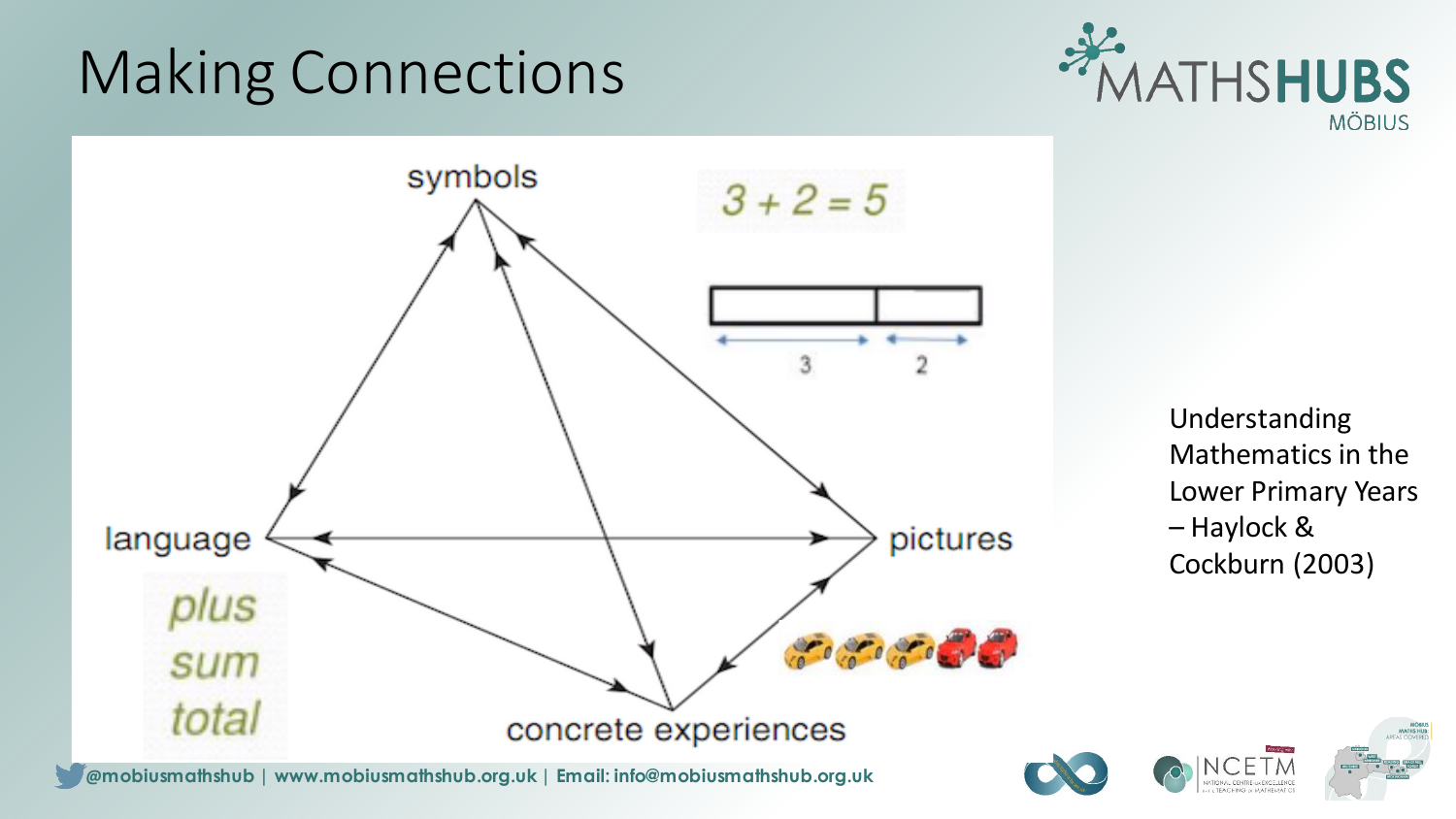

### The importance of mathematical talk

- Use of talk partners, rehearsal, confidence tell yourself, tell your partner, tell the class, write it down
- Making connections
- Spotting patterns
- Creating generalisations a mathematical rule or pattern that is always true
- Thinking mathematically reasoning

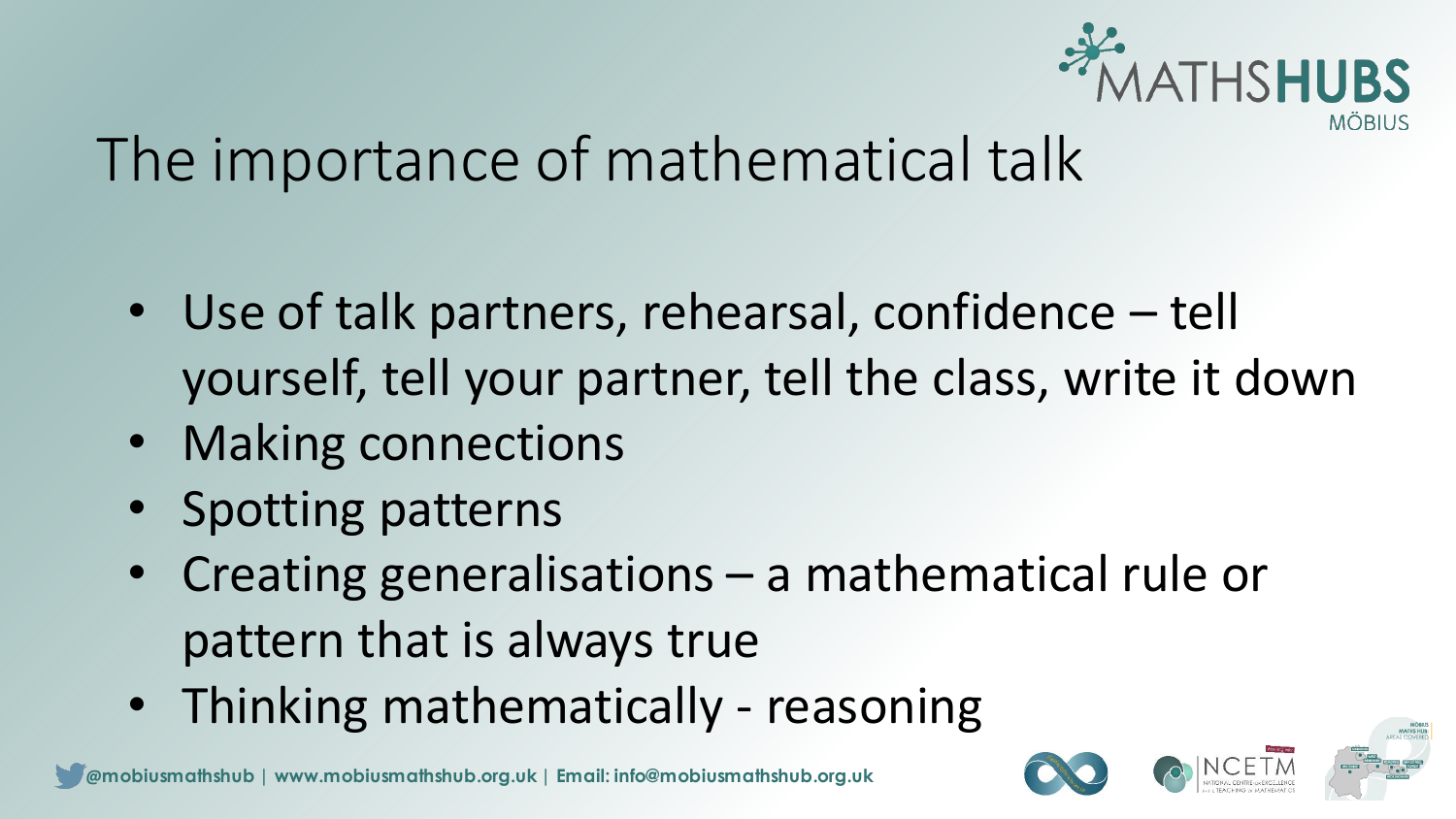### Spoken before written





# *I think… because…*

## *The answer is only the beginning*





**@mobiusmathshub | www. mobiusmathshub.org.uk | Email: info@mobiusmathshub.org.uk**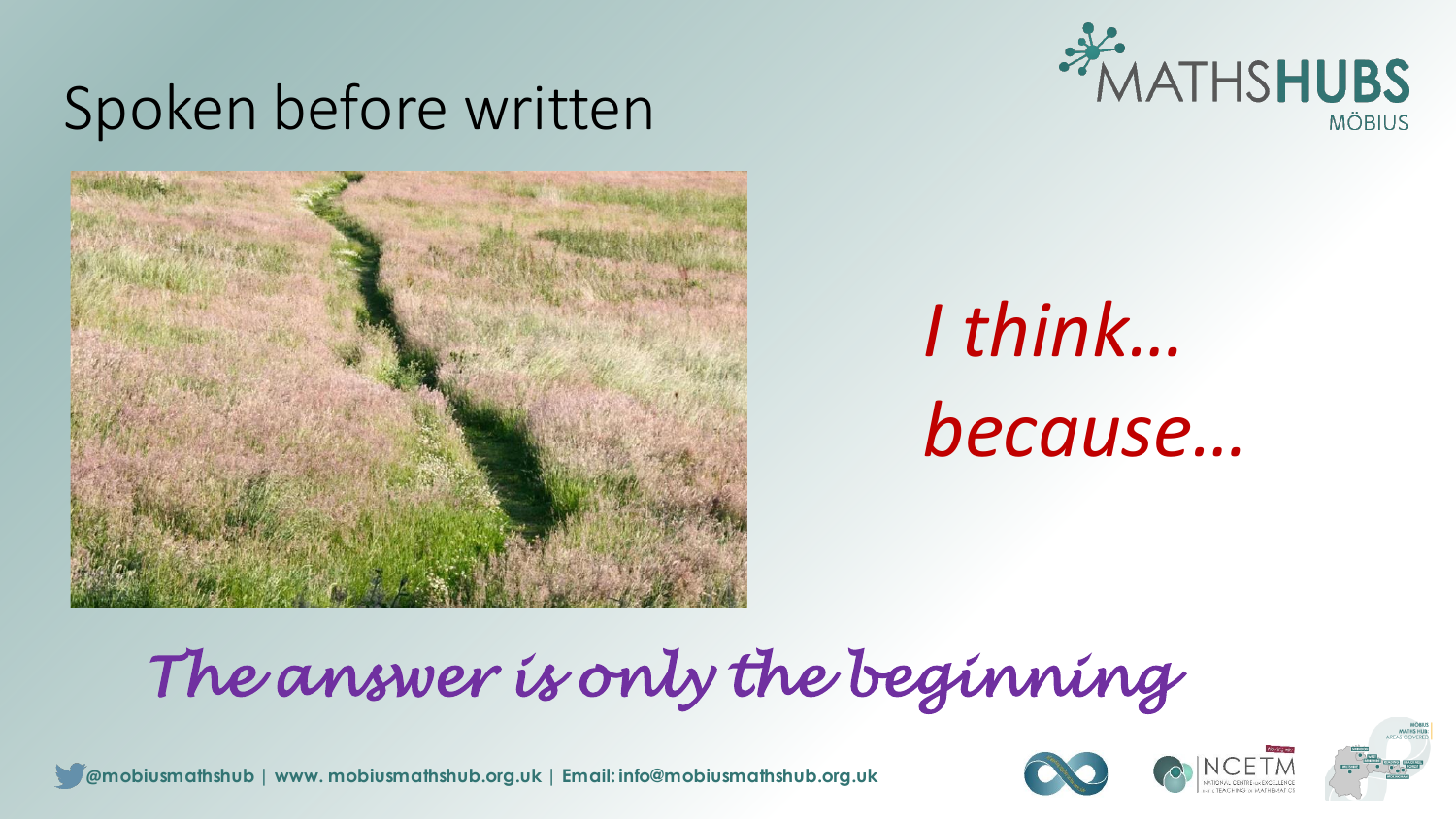$1\frac{2}{3} - \frac{5}{3} =$ Explain it Show it You do  $\frac{3}{2} - \frac{5}{2}$  and then then you have your  $12 - 5 - 5$ Thenyour thing the turn it into a 1. Prove it Draw it The answer us  $13-3-3=3=1$  $13 - 5 = 3$  $An$ 3 is a whole so the



- It's not just about knowing the answer!
- Challenge isn't about working with bigger numbers
- 4 ways is a good day!

**@mobiusmathshub | www.mobiusmathshub.org.uk | Email: info@mobiusmathshub.org.uk**

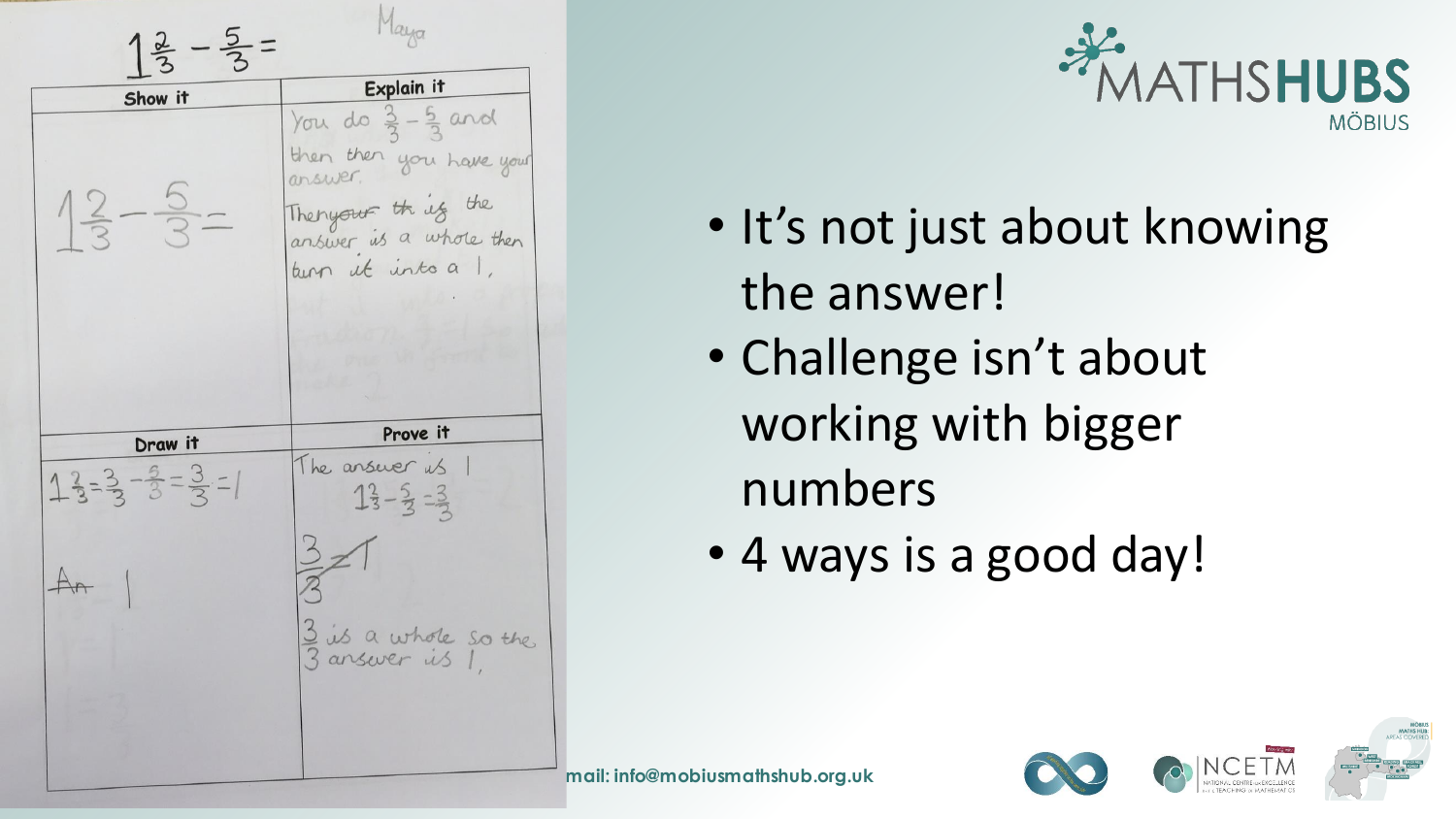

These two shapes have the same perimeter.

## By the end of year 6…

- To succeed in year 6 SATs, pupils need to be able to
	- apply knowledge in unfamiliar ways
	- think flexibly
	- be resilient
	- be able to explain their thinking.



The length of each side of the hexagon is 8 centimetres.









2 marks